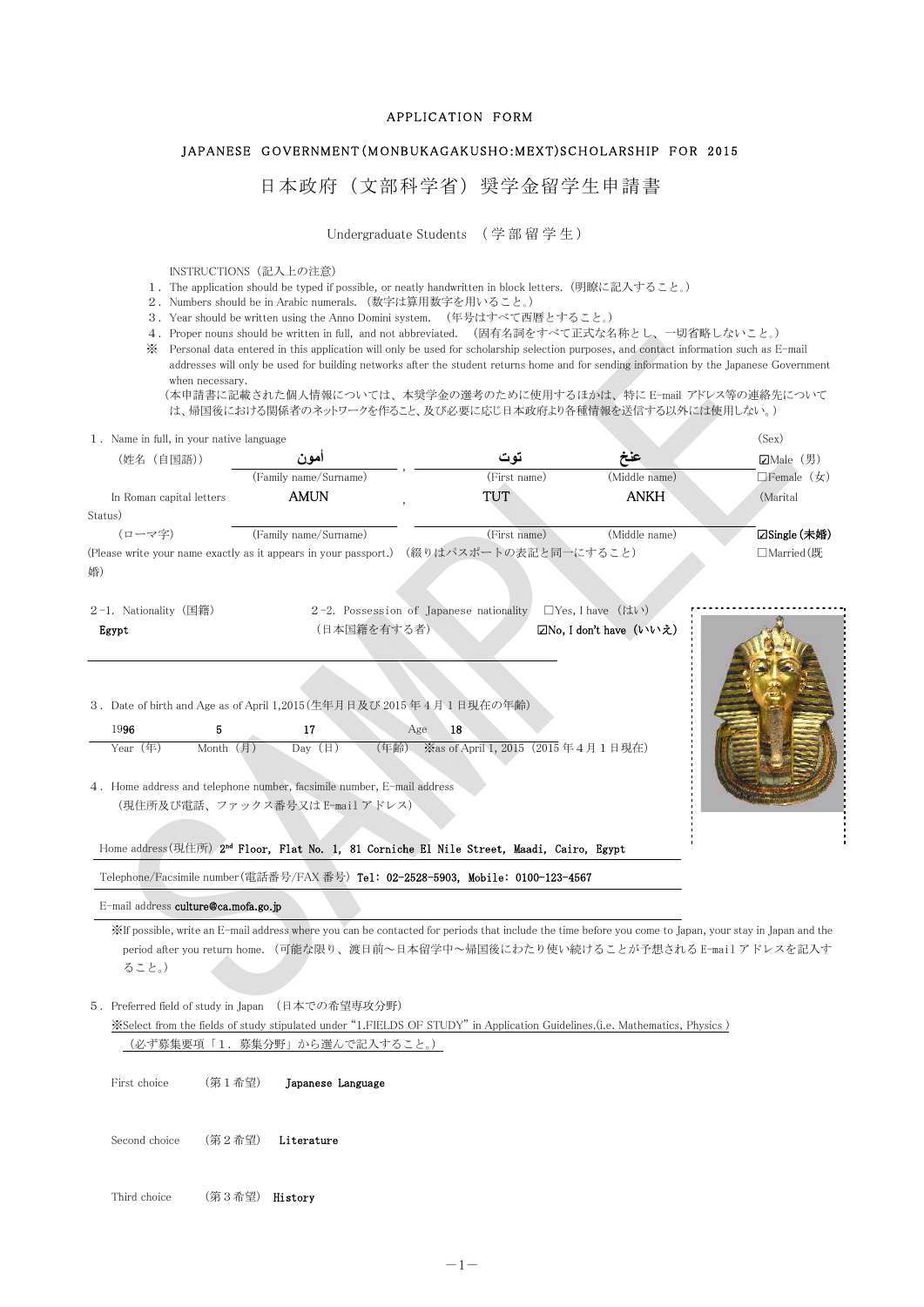## 6.Field of study you specialized in at high school or university(過去在籍した高校又は大学での専攻分野) Please mention this in specific and in detail.

7. Present status with name of school attending or employer: (現在の身分) htigh School Student

- Student :Name of school - **Haram High School**<br>(在学中の者)(在籍学校名) in **3rd** grade / will graduate in  $\frac{2014}{\text{(在学年)}}$  8<br>(卒業見込年月) Year (在学年次) (卒業見込年月) Year Month Those in employment : Name of employer **None** (就労者) (勤務先) (就労者) (勤務先)

8.Educational background: (学歴)

|                                       | Name and Address of School<br>(学校名及び所在地)                                                  | Year and Month<br>of Entrance and<br>Completion<br>(入学及び卒業年月)          | Duration of<br>Attendances<br>(修学年数)           | Diploma or Degree awarded,<br>Major Subject, Skipped years/levels<br>(学位・資格・専攻科目・飛び級の状況) |
|---------------------------------------|-------------------------------------------------------------------------------------------|------------------------------------------------------------------------|------------------------------------------------|------------------------------------------------------------------------------------------|
| <b>Elementary Education</b><br>(初等教育) | Name<br>(学校名)<br>Haram Elementary School                                                  | From<br>(入学) 2002.9                                                    | years<br>(年)<br>6                              |                                                                                          |
| Elementary School<br>(小学校)            | Location<br>(所在地)Al-Haram, Giza,<br>Egypt                                                 | To<br>2008.8<br>(卒業)                                                   | and<br>$\bf{0}$<br>months<br>(月)               |                                                                                          |
| Secondary Education<br>(中等教育)         | Name<br>(学校名)<br>Haram Junior High School                                                 | From<br>(入学) 2008.9                                                    | years<br>(年)<br>3                              |                                                                                          |
| Lower Secondary School<br>(中学)        | Location<br>(所在地)Al-Haram.<br>Giza,<br>Egypt                                              | To<br>2011.8<br>(卒業)                                                   | and<br>months<br>(月)<br>0                      |                                                                                          |
| Upper Secondary School<br>(高校)        | Name<br>(学校名)<br>Haram High School<br>Location<br>(所在地)Al-Haram.<br>Giza,<br>Egypt        | From<br>(入学) 2011.9<br>2014.8<br>T <sub>o</sub><br>(Scheduled)<br>(卒業) | years<br>3<br>(年)<br>and<br>months<br>(月)<br>0 | $*-1$                                                                                    |
| <b>Higher Education</b><br>(高等教育)     | Name<br>(学校名)                                                                             | From<br>(入学)                                                           | years<br>(年)                                   | $* - 2$                                                                                  |
| Undergraduate Level<br>(大学)           | Location<br>(所在地)                                                                         | To<br>(卒業)                                                             | and<br>months<br>(月)                           |                                                                                          |
|                                       | Total of the years schooling mentioned above<br>(以上を通算した全学校教育修学年数)<br>As of April 1, 2015 |                                                                        | 12<br>years<br>and                             |                                                                                          |

(2015 年 4 月 1 日現在) Notes: 1.Exclude kindergarten education or nursery school education. (幼稚園・保育所教育は含まれない。)

2. Preparatory education for university admission is included in upper secondary school.

(いわゆる「大学予備教育」は中等教育に含まれる。)

3.If the applicant has passed the qualifying examination for admission to a university, indicate this in the blank with \*-1.(「大学入学資格試験」 に合格している場合には、その旨\*-1 欄に記入すること。

months

- 4.Any school years or levels skipped should be indicated in the fourth column(Diploma or Degree awarded, Major Subject, Skipped years and levels). (Example: Graduated high school in two years, skipping the  $3^{rd}$  year.) (いわゆる「飛び級」をしている場合には,その旨を該当する教育課程の「学位・資格,専門科目、飛び級の状況」欄に記載するこ
- と。 (例:高校 3 年次を飛び級により短期卒業))
- 5.The applicant who has more than one major at his/her university should list all majors in the blank space with \*-2(複数の分野を専攻するこ とが認められている大学に在籍している学生は、その専攻分野を全て\*-2 欄に記入すること。)

9.Language proficiency: (語学力)

(1) Evaluate your ability as "Excellent", "Good", or "Poor" in each blank space. (自己評価のうえ優、良、不可をもって記入すること。)

Reading (読む能力) Writing (書く能力) Speaking (話す能力) Japanese (日本語) Good Good Excellent English (英語) Excellent Ricellent Excellent Excellent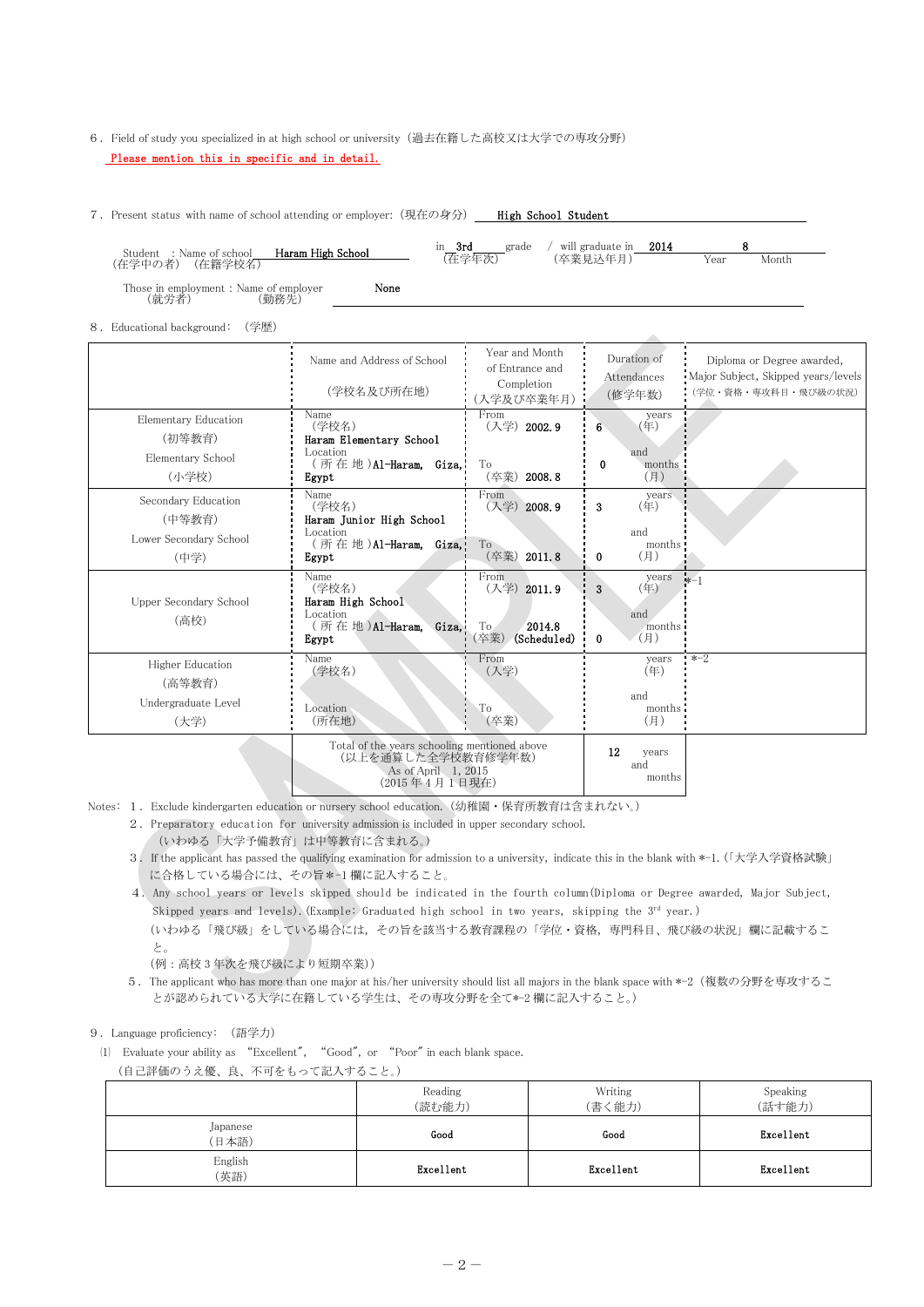| Others (Modern Standard Arabic<br>(その他)                                                                                                                            |              | Excellent           |    | Excellent |                                                                                                                                                                                                                                      | Excellent  |
|--------------------------------------------------------------------------------------------------------------------------------------------------------------------|--------------|---------------------|----|-----------|--------------------------------------------------------------------------------------------------------------------------------------------------------------------------------------------------------------------------------------|------------|
| 10. Japanese language background, if any. (日本語の学習歴)<br>$\rm i$ )<br>Name and address of institution<br>Japan Foundation Cairo Office, Garden City<br>(学習機関名及びその住所) |              |                     |    |           |                                                                                                                                                                                                                                      |            |
| Period of study<br>$\rm ii$ )<br>(学習期間)                                                                                                                            | 2011<br>from | 9                   | to | present   |                                                                                                                                                                                                                                      | 3.5        |
| 11. Reasons for choosing to major in the field of study entered in section 5.<br>entered in section 5<br>Field of study and reasons (専攻希望分野及び理由)                   |              | Year(年)<br>Month(月) |    | Year(年)   | Month(月)<br>Specify reasons for each field of study entered in section 5. Also, ensure that the fields of study in this section are the same as the fields of study<br>(「5」の専攻分野を希望する理由 ※「5」で希望した専攻について、それぞれ具体的に記入すること。「5」と同一とすること。) | Years (年間) |
| First choice (第1希望)                                                                                                                                                |              |                     |    |           |                                                                                                                                                                                                                                      |            |
| Please mention this in specific and in detail.                                                                                                                     |              |                     |    |           |                                                                                                                                                                                                                                      |            |
| Second choice (第2希望)                                                                                                                                               |              |                     |    |           |                                                                                                                                                                                                                                      |            |
| Please mention this in specific and in detail.                                                                                                                     |              |                     |    |           |                                                                                                                                                                                                                                      |            |
| Third choice (第3希望)                                                                                                                                                |              |                     |    |           |                                                                                                                                                                                                                                      |            |
| Please mention this in specific and in detail.                                                                                                                     |              |                     |    |           |                                                                                                                                                                                                                                      |            |
| 12. What kind of field are you planning to study in Japan?<br>(日本に留学してどのような学問を学びたいか)                                                                               |              |                     |    |           |                                                                                                                                                                                                                                      |            |
| Please mention this in specific and in detail                                                                                                                      |              |                     |    |           |                                                                                                                                                                                                                                      |            |
| 13. What kind of impression do you have of Japan?<br>(日本にどのような印象を持っているか)                                                                                           |              |                     |    |           |                                                                                                                                                                                                                                      |            |
| Please mention this in specific and in detail.                                                                                                                     |              |                     |    |           |                                                                                                                                                                                                                                      |            |
| 14. Description of desired occupation to be taken up after returning home.<br>(帰国後に希望する職業)                                                                         |              |                     |    |           |                                                                                                                                                                                                                                      |            |

Please mention this in specific and in detail.